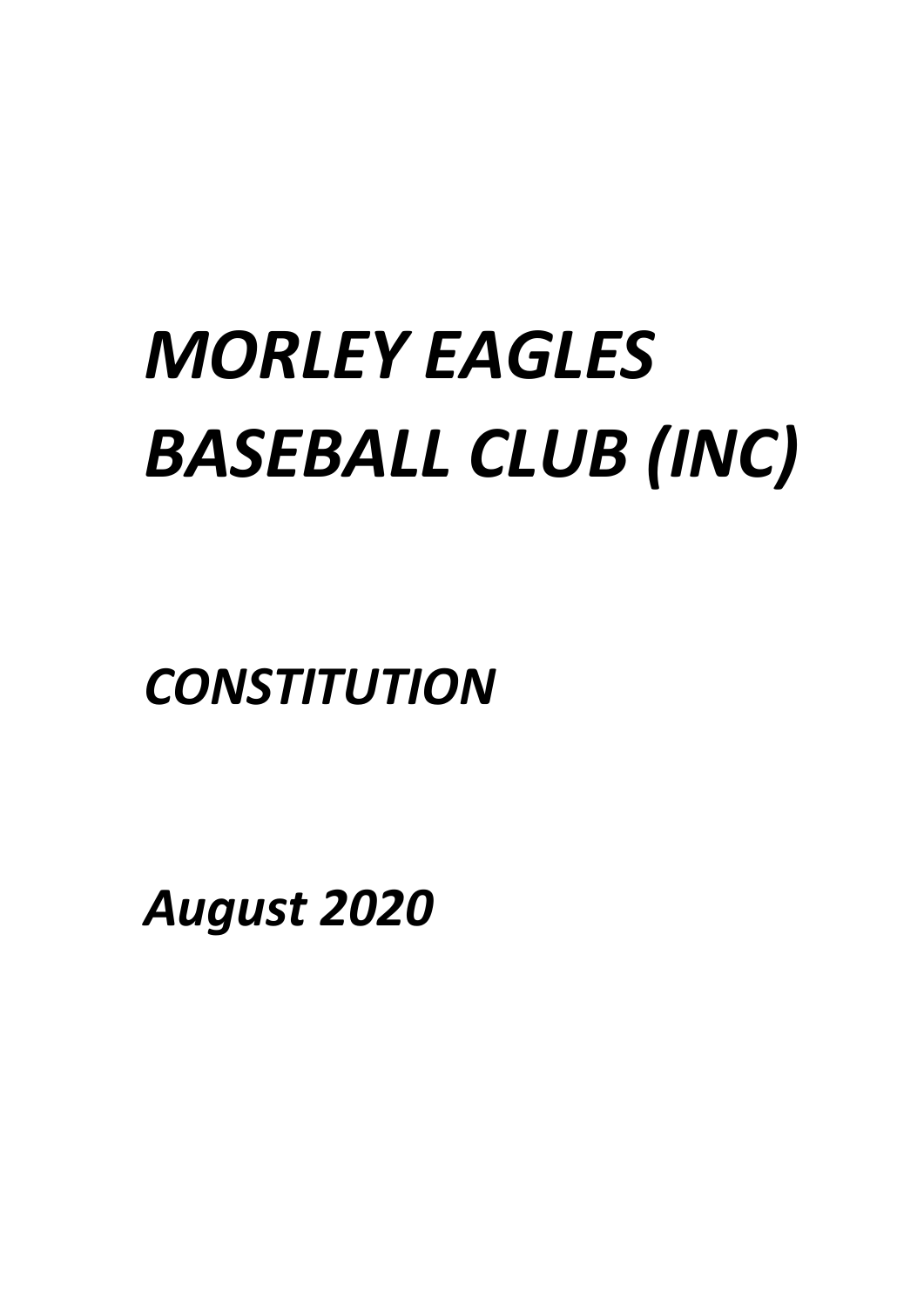# **Table of Contents**

| 1.  |  |
|-----|--|
| 2.  |  |
| 3.  |  |
| 4.  |  |
| 5.  |  |
| 6.  |  |
| 7.  |  |
| 8.  |  |
| 9.  |  |
| 10. |  |
| 11. |  |
| 12. |  |
| 13. |  |
| 14. |  |
| 15. |  |
| 16. |  |
| 17. |  |
| 18. |  |
| 19. |  |
| 20. |  |
| 21. |  |
| 22. |  |
| 23. |  |
| 24. |  |
| 25. |  |
| 26. |  |
| 27. |  |
| 28. |  |
| 29. |  |
| 30. |  |
| 31. |  |
| 32. |  |
| 33. |  |
| 34. |  |
|     |  |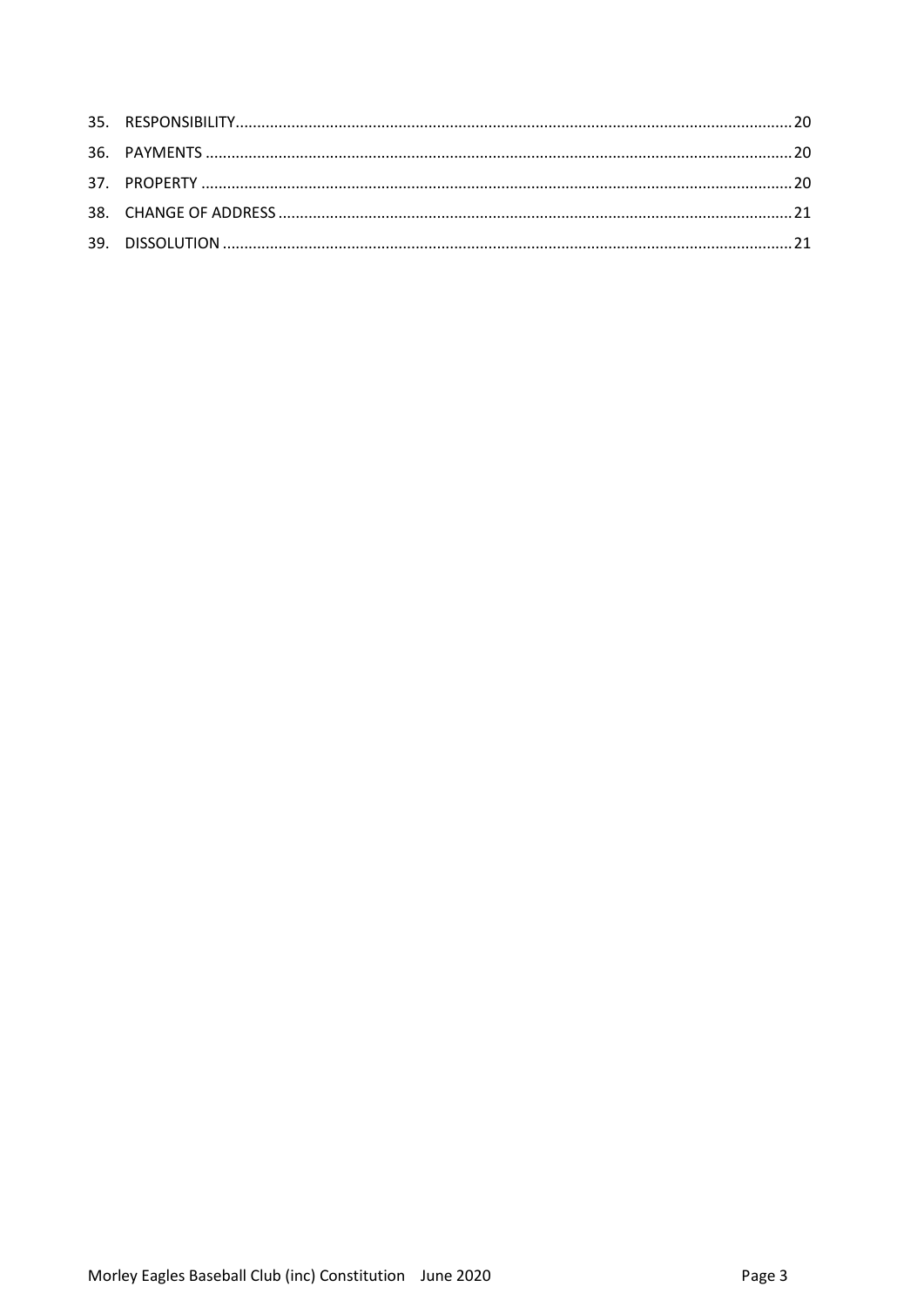# **MORLEY EAGLES BASEBALL CLUB (INC)**

# <span id="page-3-0"></span>**1. NAME**

The name of the CLUB shall be 'THE MORLEY EAGLES BASEBALL CLUB (INC)'.

# <span id="page-3-1"></span>**2. DEFINITIONS**

In these rules unless inconsistent with the context or matter the following words shall have ascribed to them the following meanings: -

'Annual Meeting' means the Annual General Meeting.

**'The Board of Management'** means the Committee of management for the time being of the CLUB. The Board of Management shall consist of a President, Secretary, Treasurer or Secretary/Treasurer and Registrar and the President of the Baseball Section, Tee-ball section and the President of the Softball Section. The Board of Management President, Secretary, Treasurer and Registrar shall be titled, CLUB PRESIDENT, CLUB SECRETARY, CLUB TREASURER AND CLUB REGISTRAR respectively.

**'CLUB'** means the Morley Eagles Baseball Club (Inc)

**'General Meeting'** means a General Meeting of the CLUB whether Annual or Special.

**'Month'** means a calendar month.

**'Section'** means the Baseball, Softball and or Tee-Ball Section and such other Section as formed by the CLUB.

**'Baseball Section'** means Members of the CLUB playing baseball under the control of Baseball WA.

**'Baseball Committee'** The Baseball Committee shall be responsible for the well being and general conduct of the affairs pertaining to the Baseball Section of the CLUB and shall at all times be under the control of the Board of Management. It shall meet at such times as may be deemed necessary. It shall consist of a President, Vice President (Junior Business) Secretary Treasurer, or a Secretary and Treasurer and a minimum of TWO (2) or a maximum of TWELVE (12) Committee Members. The President, Vice President, Baseball Section Secretary and Baseball Section Treasurer respectively.

**'Special Meeting' means** every General Meeting of the CLUB other than the Annual General Meeting.

**'Softball Section'** means players of the CLUB playing under the Western Australian Softball Association Inc.

**'Softball Committee'** shall be responsible for the wellbeing and general conduct pertaining to the Softball Section of the CLUB and shall at all times be under the control of the Board of Management, It shall meet at such times as may be deemed necessary. It shall consist of a President, Secretary/Treasurer, or a Secretary and Treasurer and a minimum of FOUR (4) or a maximum of TWELVE (12) Committee Members.

The President, Secretary and Treasurer shall be titled Softball Section President, Softball Section Secretary and Softball Section Treasurer respectively.

**'Tee-Ball Section'** means players of the CLUB playing Tee-Ball under the control of the Tee-Ball Association of Western Australia.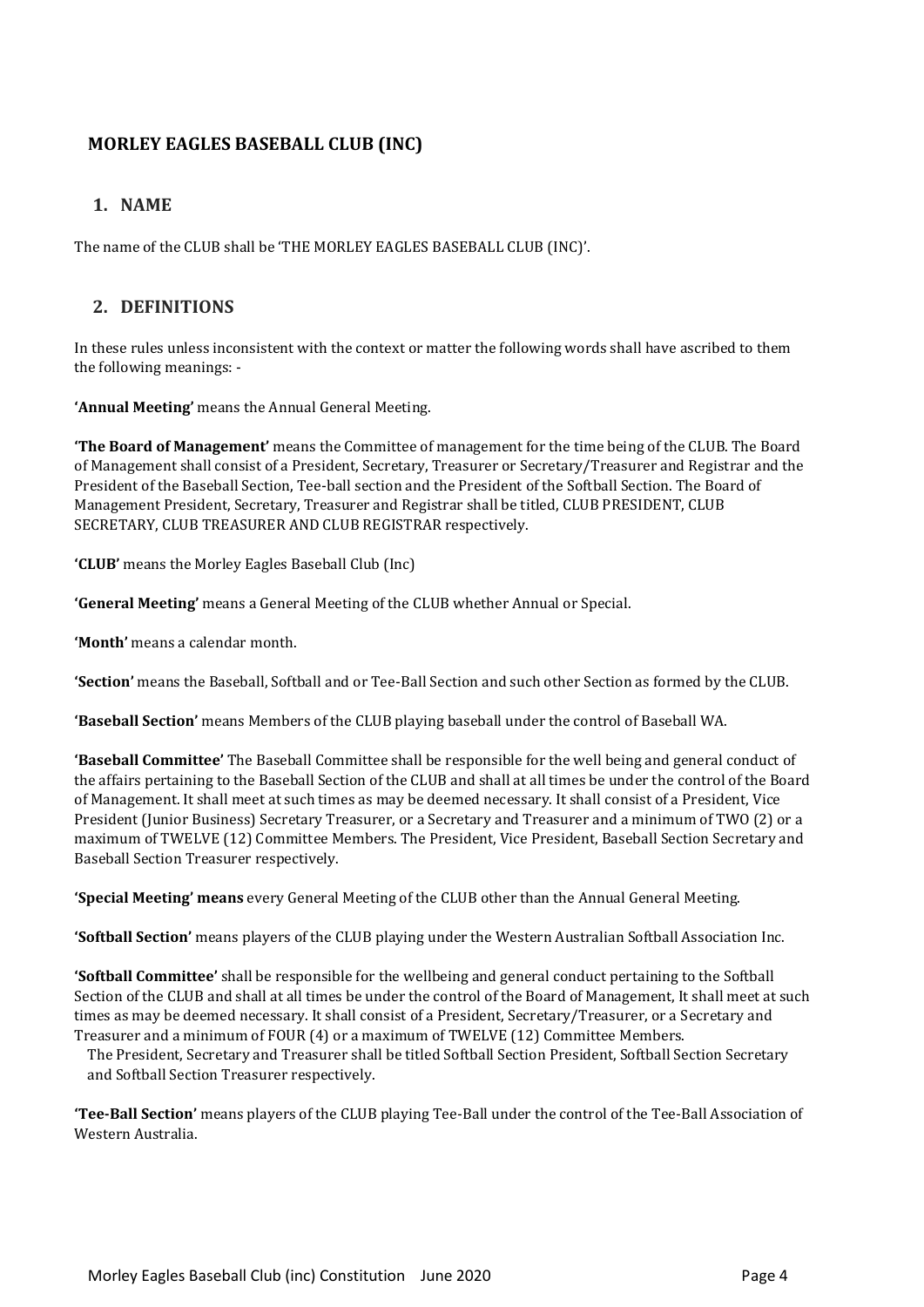**'Tee-Ball Committee'** shall be responsible for the wellbeing and general conduct of the affairs pertaining to the Tee-Ball Section of the CLUB and shall at all times be under the control of the Board of management. It shall meet at such times as may be deemed necessary. It shall meet at such times as may be deemed necessary, It shall consist of a President, Secretary and Treasurer and a minimum of FOUR (4) or a maximum of TEN (10) Committee Members. The President, Secretary and Treasurer shall be titled Tee-Ball Section President, Tee-Ball Section Secretary and Tee-Ball Section Treasurer.

# <span id="page-4-0"></span>**3. COLOURS**

Red, white and blue. Navy blue cap with red 'M' (or royal blue cap with red 'E' for Softball) outlined in white. Departure from CLUB colours shall only be with the approval of the Board of Management. CLUB Pee-Wee and Tee-Ball CLUB cap with shirt and pants as decided by the respective Committees. For Interdistrict competition the basic CLUB uniform should be worn.

# <span id="page-4-1"></span>**4. AFFILIATION**

The CLUB may affiliate with such Organisations and Associations as is deemed appropriate by the Board of management. The CLUB shall then abide by the Constitution and Rules of those bodies with whom it has affiliated. CLUB representatives on those bodies shall be approved by the Board of management and provide the CLUB Secretary with copies of minutes of each meeting.

# <span id="page-4-2"></span>**5. OBJECTS**

The objects for which the CLUB is formed are: -

- (1) To establish, maintain and conduct a CLUB of a sporting, social and non-political nature for the purpose of promoting, training, encouraging and foster the game of baseball, tee-ball and softball,
- (2) To promote social activities between the CLUB and other Clubs having objects, similar wholly or in part, with the objects of the CLUB,
- (3) To provide facilities for the Member of the CLUB and their guests upon premises of which the CLUB is bona fide occupier, and
- (4) To do all acts incidental and conducive to the attainment of these objects other than for the purpose of making a profit divisible amongst the Members.

# <span id="page-4-3"></span>**6. POWERS**

The CLUB shall have the following powers: -

- (1) To purchase, take on lease, take in exchange, hire or otherwise acquire and maintain any real or personal property and any rights and privileges in relation thereto;
- (2) To erect and to improve and repair or to pull down and rebuild any structures;
- (3) To sell, exchange, lease, mortgage, hire, dispose of, turn to account or otherwise deal with all or any part of real and personal property of the CLUB;
- (4) To borrow or raise and secure the payment of money in such manner as the CLUB thinks fot with power to issue debentures and grant mortgages, charges or any other class of security upon or charging all or any of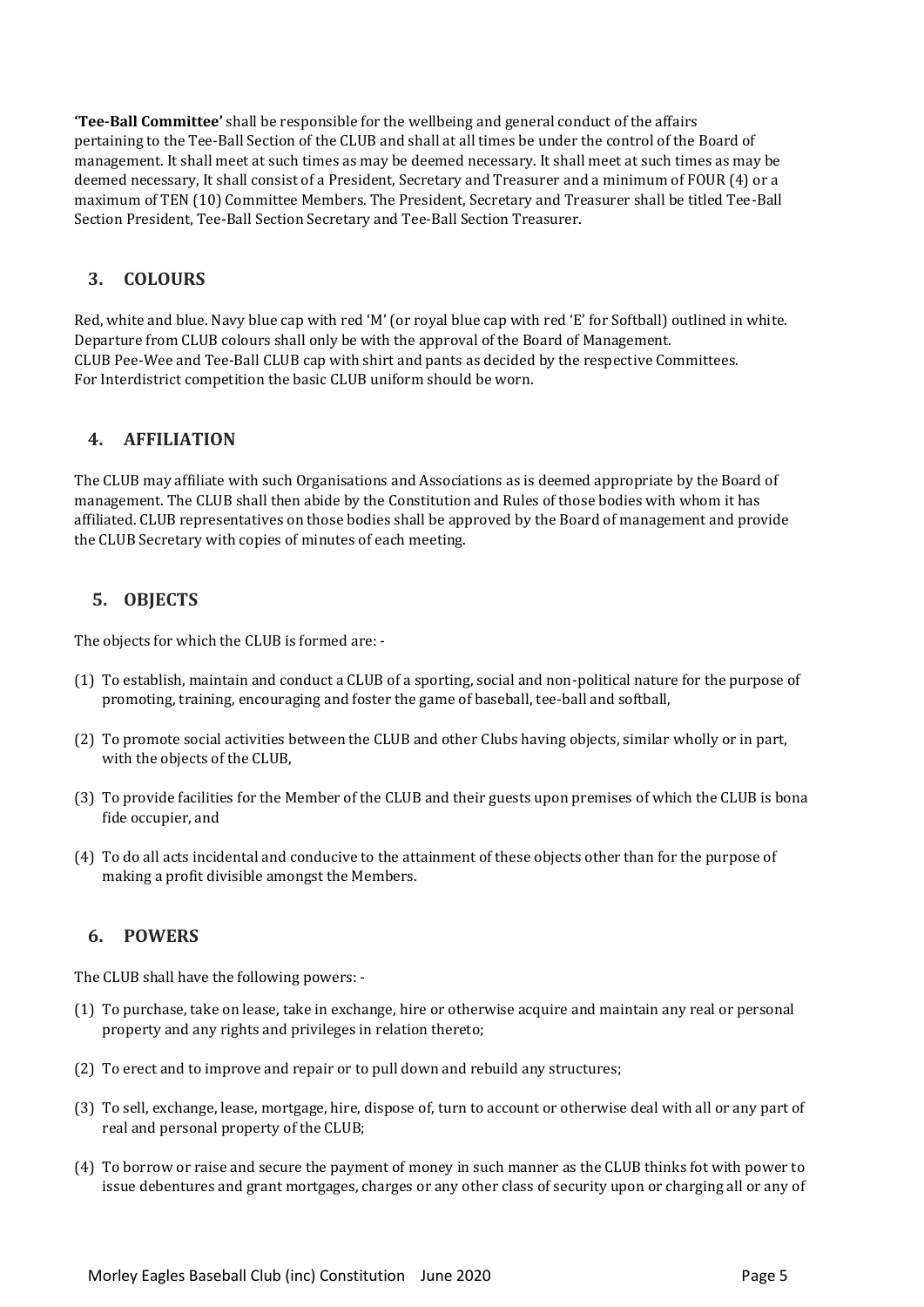the CLUB property, real or personal (both present and future), and to redeem or discharge any such securities;

- (5) To invest and deal with the monies of the CLUB not immediately required for the purpose of the CLUB in such manner as from time to time may be determined;
- (6) To appoint, employ and pay officers and servants and to dismiss or suspend any officer or servant;
- (7) To make, accept, endorse and negotiate respectively promissory notes, bills of exchange and cheques and other negotiable instruments;
- (8) To lay out, construct, build, erect, alter or maintain upon premises for the time bring belonging to or occupied by the CLUB, a clubhouse and other erections incidental thereto, and to furnish, fit up and maintain the same for the use of the Members of the CLUB, and to provide all necessary equipment, appliances and conveniences therefore;
- (9) To promote, hold or enter into, either alone or jointly with any other Club or Association, tournaments, competitions and matches, and to offer, give or contribute trophies and other awards;
- (10) To become affiliated with, subscribe to or join any other Association or body whose objects are similar to the objects of the CLUB and if thoughts fit to withdraw or retire from any such Association or body; and
- (11) To do all other things incidental or conducive to the attainment of the above objects or any of them.

## <span id="page-5-0"></span>**7. INCOME AND PROPERTY**

The income and property of the CLUB shall be applied solely to the promotion of its objects, and no part thereof shall be paid or transferred, directly or indirectly, by way of dividend, bonus or otherwise, as pecuniary profit to the Members, PROVIDED THAT remuneration may be paid in good faith to officers and servants of the CLUB or other persons in return for services actually rendered to the CLUB.

#### <span id="page-5-1"></span>**8. MEMBERSHIP**

#### **Period of Membership**

All member types shall be for the period  $1<sup>st</sup>$  September to the 30<sup>th</sup> August of the following year. Winter season membership shall be effective for a 12-month period from the commencement of the winter season.

#### **Persons Eligible**

Notwithstanding the following, no person under the age of EIGHTEEN (18) years may become a Member of the CLUB. Prospective Members in all categories shall be of good standing. Membership may be granted to any of the following persons: -

#### **(1) Ordinary Membership**

- (a) Any person of EIGHTEEN (18) years of age and over
- (b) One parent of a Junior Baseball player
- (c) One parent of a Tee-baller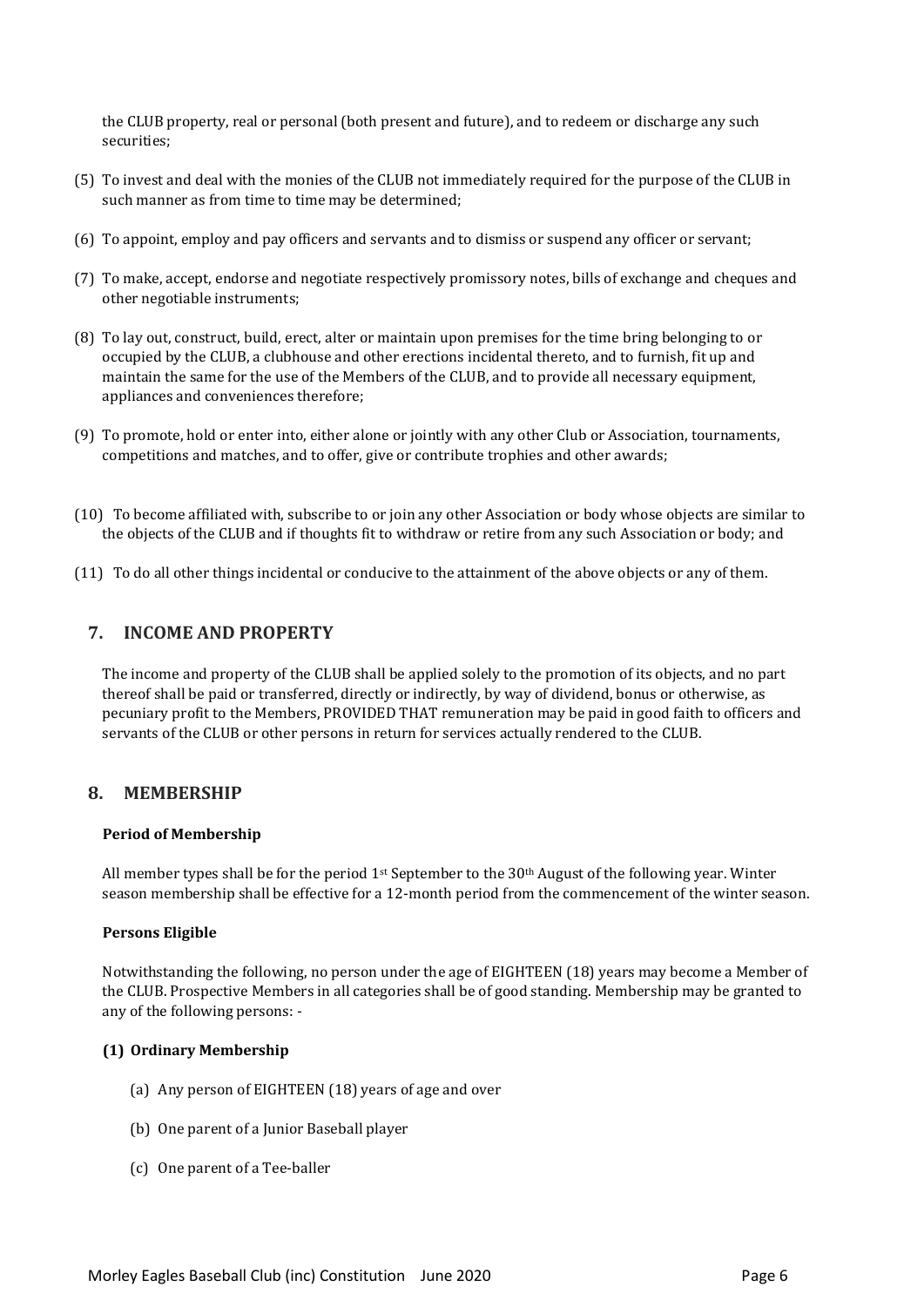(d) One parent of a Sub-junior or Junior softball player

Every candidate for ordinary Membership shall be proposed and seconded by a Life or Ordinary Member of the CLUB. Application for Ordinary Membership shall be made on the CLUB Membership application form which shall include the name and address of the person proposed. Applications shall be posted on the CLUB notice board for a period of not less than SEVEN (7) days before election provided also that an interval of not less than FOURTEEN (14) days shall lapse between proposal and election.

Ordinary Members shall be elected at a meeting of the Board of Management. No restriction shall be imposed on any person by virtue of religious or political beliefs, sex, nationality or race, but the Board of Management shall have the right to refuse Membership to any person without assigning any reason thereto.

No application for Membership shall be considered unless the set Membership fee as per Clause 9 (1) has been paid and received by the Board of Management. In the event of an application being refused the fee shall be refunded.

#### **(2) Honorary Membership**

Honorary Membership for a period of ONE (1) year may be conferred at the discretion of the Board of management upon receiving a recommendation from a Section, or written application from an individual person, for their anticipated or past services to the CLUB.

There is no restriction as to number of seasons that an Honorary Membership may be conferred on a Member provided it is approved by the Board of Management each year

#### **(3) Life Membership**

Life Membership shall be limited to TWO (2) nominations per year and shall be conferred only for exceptional services rendered to the CLUB over a period of not less than TEN (10) years. Nominations for Life Membership shall be submitted by the Board of Management and approved by a TWO THIRDS majority of the Member present at the CLUB Annual General Meeting. Any member may nominate to the Board of Management another Member for Life Membership. All Life Membership nominations must be presented in writing and approved by the Board of Management prior to being presented to the Members at the Club Annual General Meeting. No Sections are to grant Life Membership for their individual Sections.

#### **(4) Other Membership**

Sections may acknowledge and reward exceptional service, which may not meet the requirements of club life membership, within that section by awarding an outstanding service award. Service which may be considered could be less than 10 years exceptional service, posthumous recognition of outstanding service or having played 250 games for that section.

#### **(5) Patron Membership**

CLUB PATRON shall be someone who has the interest of the CLUB at heart and shall be nominated and approved by TWO THIRDS (2/3) majority at CLUB ANNUAL GENERAL MEETING.

SECTION PATRON shall be someone who has the interest of the SECTION at heart and shall be nominated and approved by TWO THIRDS (2/3) majority at SECTION ANNUAL GENERAL MEETING.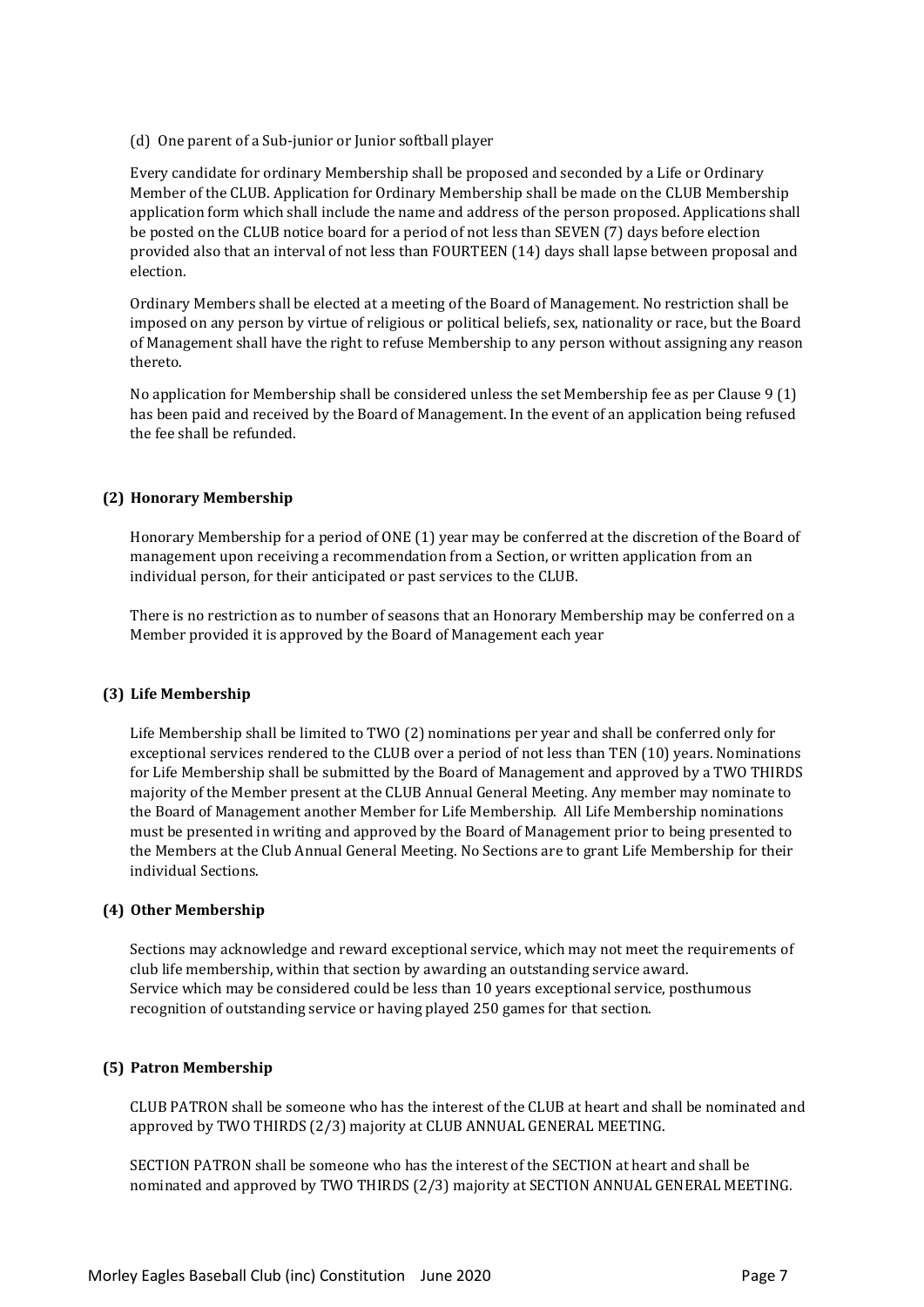#### **(6) Temporary Membership**

Pursuant to section 48(5) of the Act, a person who is on any day visiting the club as a member or an official of another club

 That is to engage in a pre-arranged event with the host club conducted for the purposes of one of the host club's principle objects: or

 That is to hold a pre-arranged function at the host club involving the use of the host club's sporting facilities.

May be taken to be a person who is accorded temporary membership on that day in accordance with the constitution.

#### **(7) Accessing Membership Records**

Any member who wishes to obtain a copy or access to the Club's Membership Register, must supply a Statutory Declaration stating the purpose of the request.

#### <span id="page-7-0"></span>**9. FEES**

The following fees shall exist: -

#### **(1) Affiliation**

Each Section shall pay an agreed affiliation fee to the Board of Management of the Club.

This fee is set by and agreed to by the Board of Management members and is used to meet the financial commitments of the club.

#### **(2) Section/Playing Fee**

Each Section's Committee shall set an annual fee to cover their financial responsibilities as set down in Clause 10.

These fees are set by and retained by the section.

Each person playing Tee-ball, Baseball or Softball shall pay a playing fee which consists of the sum of the Affiliation and Section fees.

#### <span id="page-7-1"></span>**10. DUTIES OF OFFICE BEARERS**

#### **1. Board of Management**

#### **(a) CLUB President**

The CLUB President shall preside at all meetings of the Board of Management and CLUB meetings. The Club President shall have an ordinary and if necessary, a casting vote. In the Club President's absence, a Chairperson shall be elected. The elected Chairperson shall have an ordinary and if necessary, a casting vote. The Club President shall ensure that CLUB business is conducted in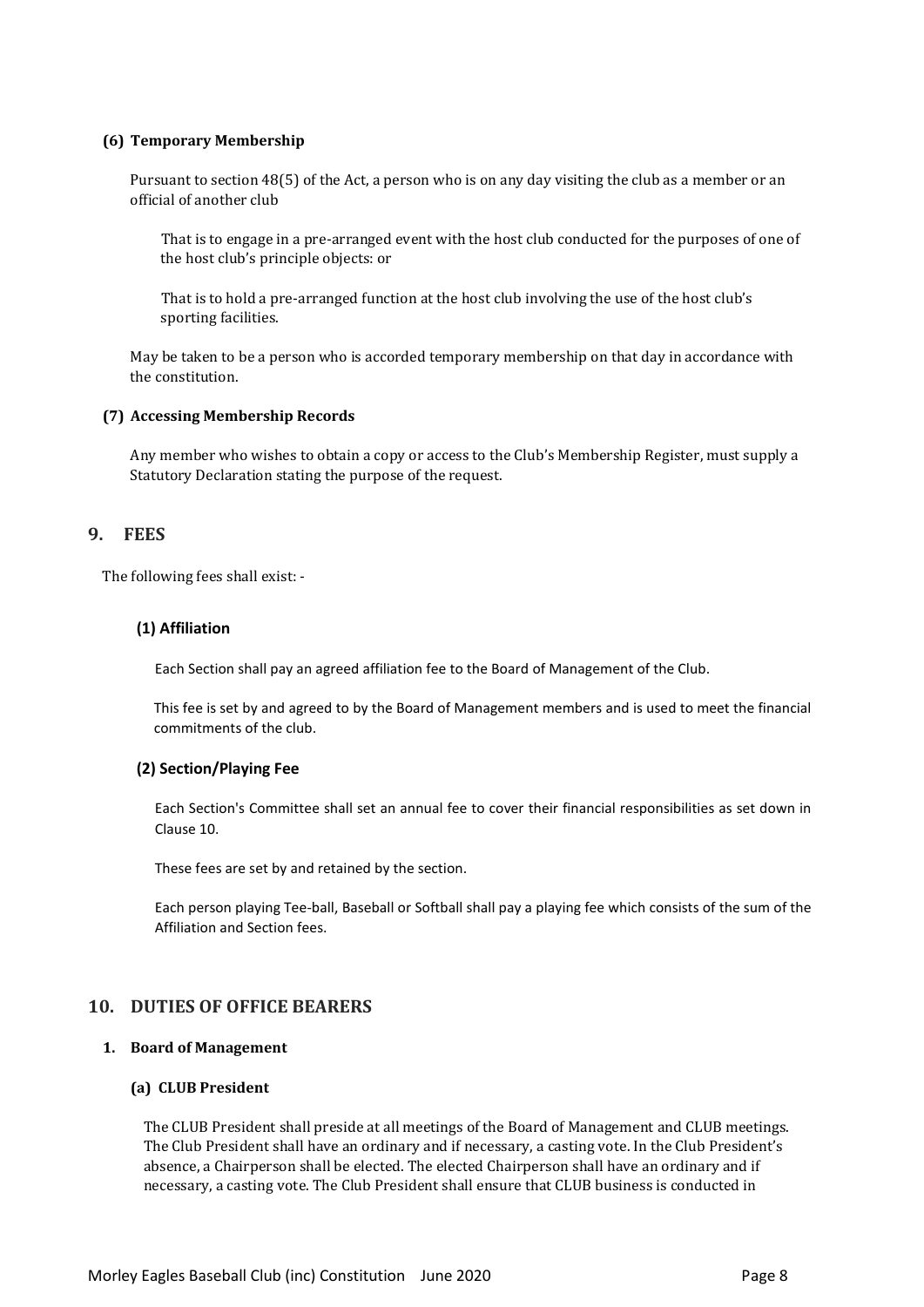accordance with the Constitution. The Club President shall prepare and present the CLUBS Annual Report.

#### **(b) CLUB Secretary/Treasurer**

The CLUB Secretary/Treasurer shall: -

- (i) Expedite the decisions of the Board of Management.
- (ii) Be responsible for handling all Secretarial duties pertaining to the Board of Management. All correspondence pertaining to CLUB business shall be received through the CLUB Secretary. The Secretary shall pass the correspondence on to the relevant Section Secretaries.
- (iii) Record the minutes of all Board of Management Meetings and forward copies to all Board of Management Members and Section Secretaries.
- (iv) Advise Members of CLUB Annual General and CLUB Special General Meetings as directed by the Board of Management meetings As deemed necessary.
- (v) Be responsible for the preparation and presentation of the Annual Report by collating Sectional Reports.
- (vi) Receive all CLUB monies, issue official receipts for same, keep a correct account and expenditure, pay all monies into a Bank Account in the CLUB's name and have all cheques for disbursement signed by such person or persons who may be appointed and by the Club Secretary/Treasurer. Payments to be made only after approval of the Board of Management or in the case of urgency, by the President and Secretary.
- (vii) Submit a progressive statement of receipts and expenditure together with a statement of liabilities to each ordinary meeting of the Board of management.
- (viii) Prepare a Balance Sheet made up to  $30<sup>th</sup>$  April in each year and present to the Annual General Meeting. These books will be audited and presented to the BOM by the  $31st$  July.
- (ix) At the Board of Management meeting before the Annual General Meeting, submit a budget of estimated expenditure for the ensuring year, setting out a calendar of expenditure, to the Board of management.
- (x) Be at all times responsible to and under the direction of the Board of management.

#### **(c) CLUB Registrar**

The CLUB Registrar shall: -

- (i) Keep a registrar of all CLUB Members, including Honorary and Life members.
- (ii) Maintain a record of Members voting rights.
- (iii) Keep a register of all Players.
- (iv) Maintain records of CLUB history.
- (v) Assist in the general business and activities of the Board of management.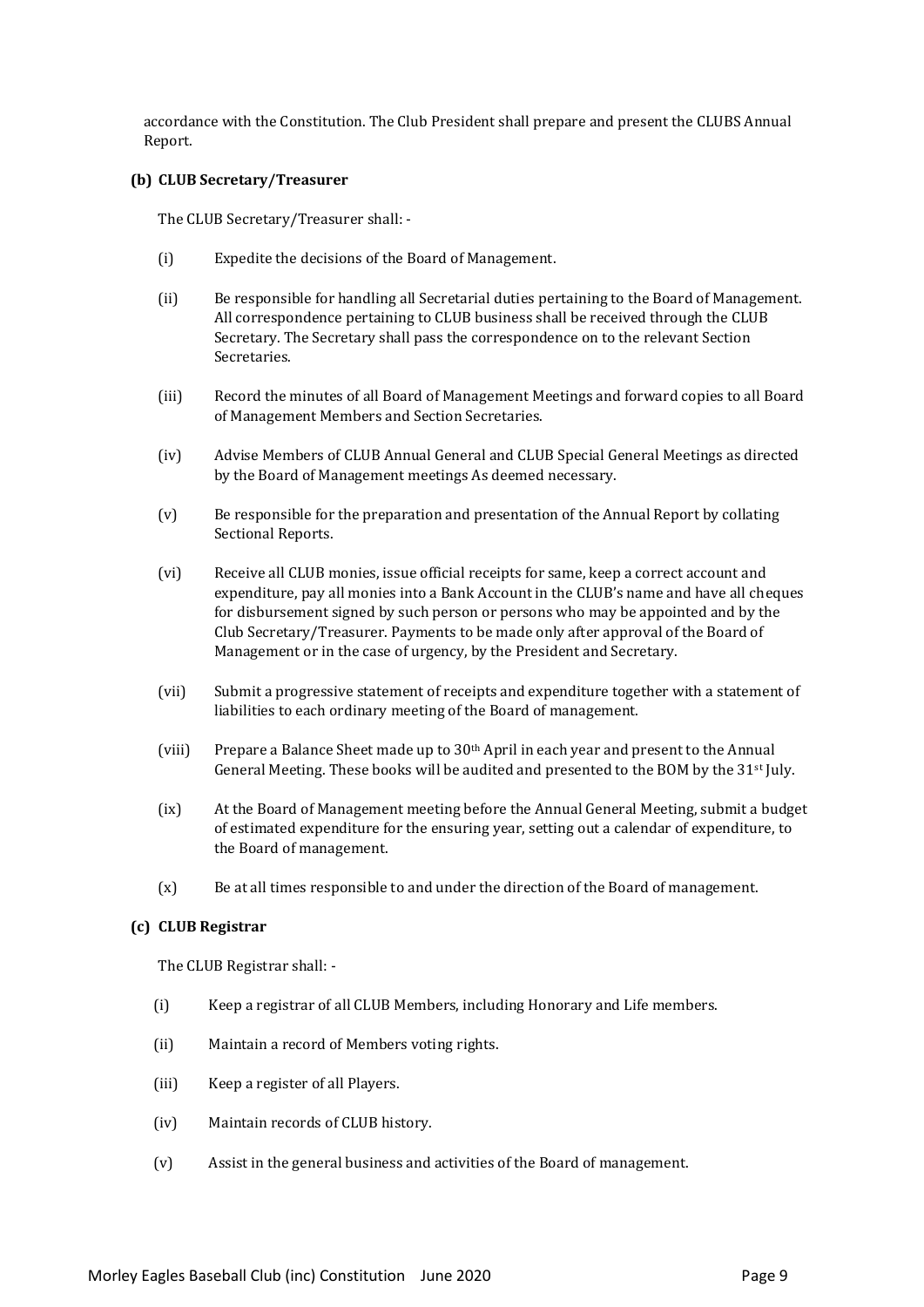#### **(d) Members**

Members of the Board of management shall consist of Sectional Presidents, or their nominated representative, who shall at all times take an active interest in the wellbeing and conduct of the CLUB.

#### **2. Sections**

#### **(a) President**

The President of each Section shall preside at all meetings. The president shall have an ordinary and if necessary, a casting vote. In the President's absence the Vice president shall preside, or in the Vice President's absence a Chairperson shall be elected. The Vice President or Elected Chairperson shall have an ordinary as well as a casting vote. They shall ensure the Section business is conducted in accordance with this Constitution. They shall prepare and present the Section's Annual Report.

#### **(b) Secretary**

The Secretary shall: -

- (i) Call meetings as deemed necessary.
- (ii) Expedite the decisions of the Committee of the Sections.
- (iii) Be empowered to form Sub-committees and delegate duties to Sub-committees or individuals.
- (iv) Be responsible for handling all normal Secretarial duties.
- (v) Record the minutes of the General and Committee Meetings and forward copies to the Board of Management. Minutes shall record all incoming and outgoing correspondence complete with a description of the content of each piece of correspondence.
- (vi) Attend to routine correspondence.

The Secretary shall be at all times responsible to and under the direction of the President of the Section.

#### **(c) Treasurer**

The Treasurer shall: -

- (i) Receive the contributions of Members and any other monies due to the Section, issue official receipts for same, keep a correct account of the income and expenditure, pay all monies into a Bank Account in the Section name and have all cheques for disbursement signed by such persons who may be appointed, and by the Treasurer. Payments to be made only after approval of the Section's Committee or in the case of urgency, by the President and Secretary.
- (ii) Submit a progressive monthly statement of receipts and expenditure, together with a statement of liabilities to each Ordinary Meeting of the Section and to the Board of management.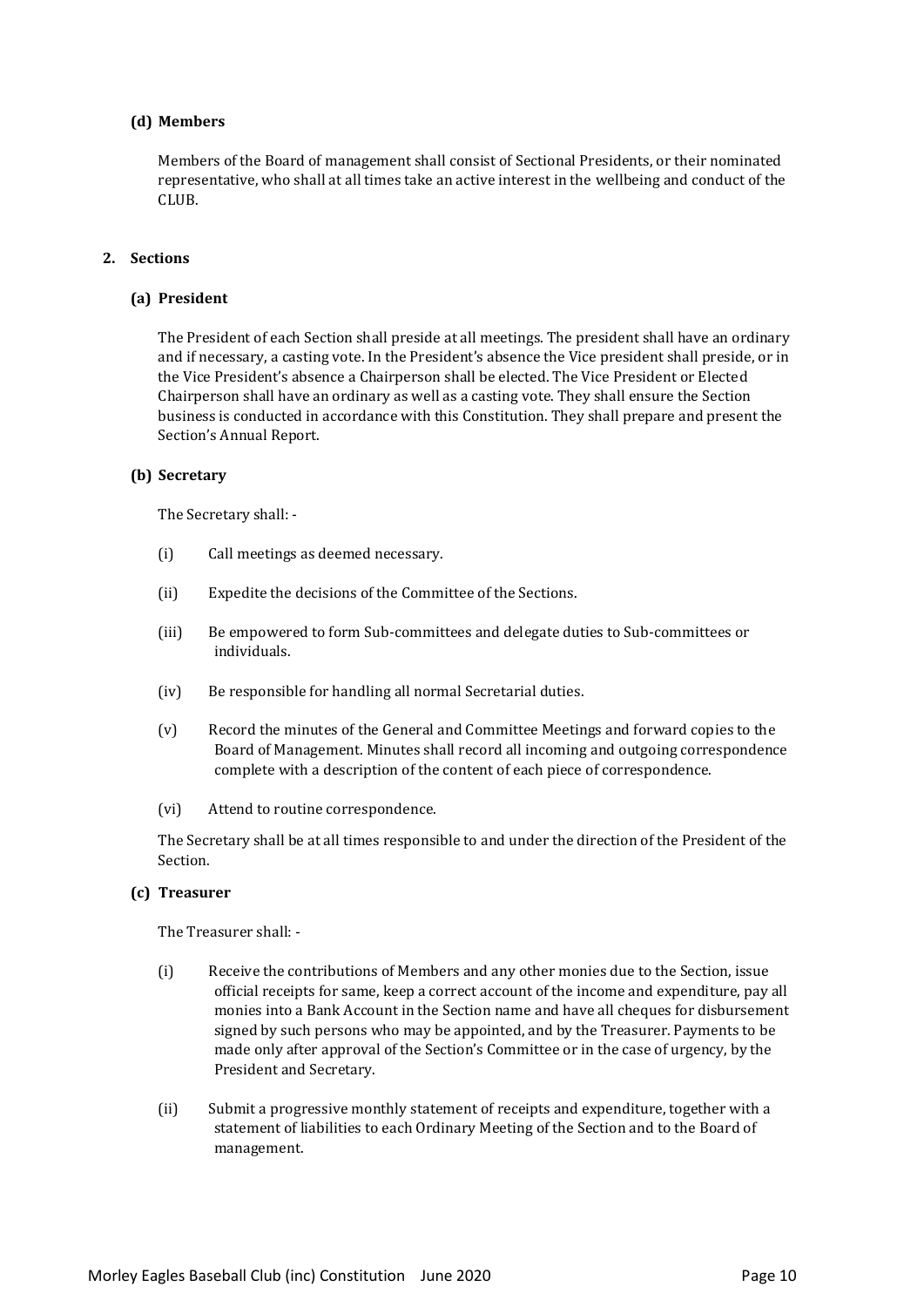- (iii) The Treasurer shall submit a monthly report to the President for submission to the Board of Management showing actual expenditure versus approved budget expenditure.
- (iv) Prepare a balance Sheet made up to the  $30<sup>th</sup>$  April in each year and present same to the Board of Management Treasurer. The Section Treasurer will present these books to section's appointed Club Auditor by the end of May of the same year. These audited books will be presented to the BOM by the 31<sup>st</sup> July.
- (v) At the Board of Management Meeting before the CLUB Annual General Meeting, submit a preliminary budget of estimated expenditure for the ensuring year, setting out a calendar of expected expenditure, and income.

#### **(d) Committee Members**

Committee Members shall take an active interest in the wellbeing of the Season and act in accordance with directions of the Committee. The Sections may appoint a Vice President and/or an Assistant Secretary. These positions must be filled from the Committees.

The Section's Committee may appoint Committee Members to other positions such as Umpires Coordinator, Groundsman etc., as deemed necessary.

# <span id="page-10-0"></span> **11. OFFICE BEARERS**

- (1) Office bearers shall be elected as described in Clause 12 for ONE (1) term of Office. There is no limit on the number of terms of Office to which a Member may be elected. The term of Office shall commence immediately after the CLUB Annual General Meeting or immediately after appointment by the Board of Management.
- (2) All voting shall be by a show of hands unless a division is called for by FIVE (5) or more Members. The candidate who receives the highest number of votes for each respective Office shall be declared elected. Where more nominations are received for Committee positions than there are vacancies, voting shall be by ballot. Candidates shall be elected on the number of votes received.
- (3) All vacancies may be filled by the relative Section subject to the approval of the Board of management.
- (4) Except as provided in the constitution, no Member may hold more than ONE (1) position of Office unless approved by the Board of Management.
- (5) All Office bearers shall be Members of the CLUB.
- (6) The Board of Management shall have the power to remove from Office any Office Bearer of any Committee who it considers is not acting in the interest of the CLUB. In such a case the Office Bearers shall be notified in writing by the CLUB Secretary. The Office bearer may appeal in writing to the CLUB within FOURTEEN (14) days, the decision of the Board of Management shall be final and binding upon the Member.
- (7) Office Bearer Eligibility Requirements Members who are undischarged bankrupts, those who have been convicted of an indictable criminal offence, those who have been convicted of fraud in the last 5 years, and those who have been convicted of an offence under the act will be disqualified as members of management committees unless they have been approved by the Commissioner for Consumer Protection.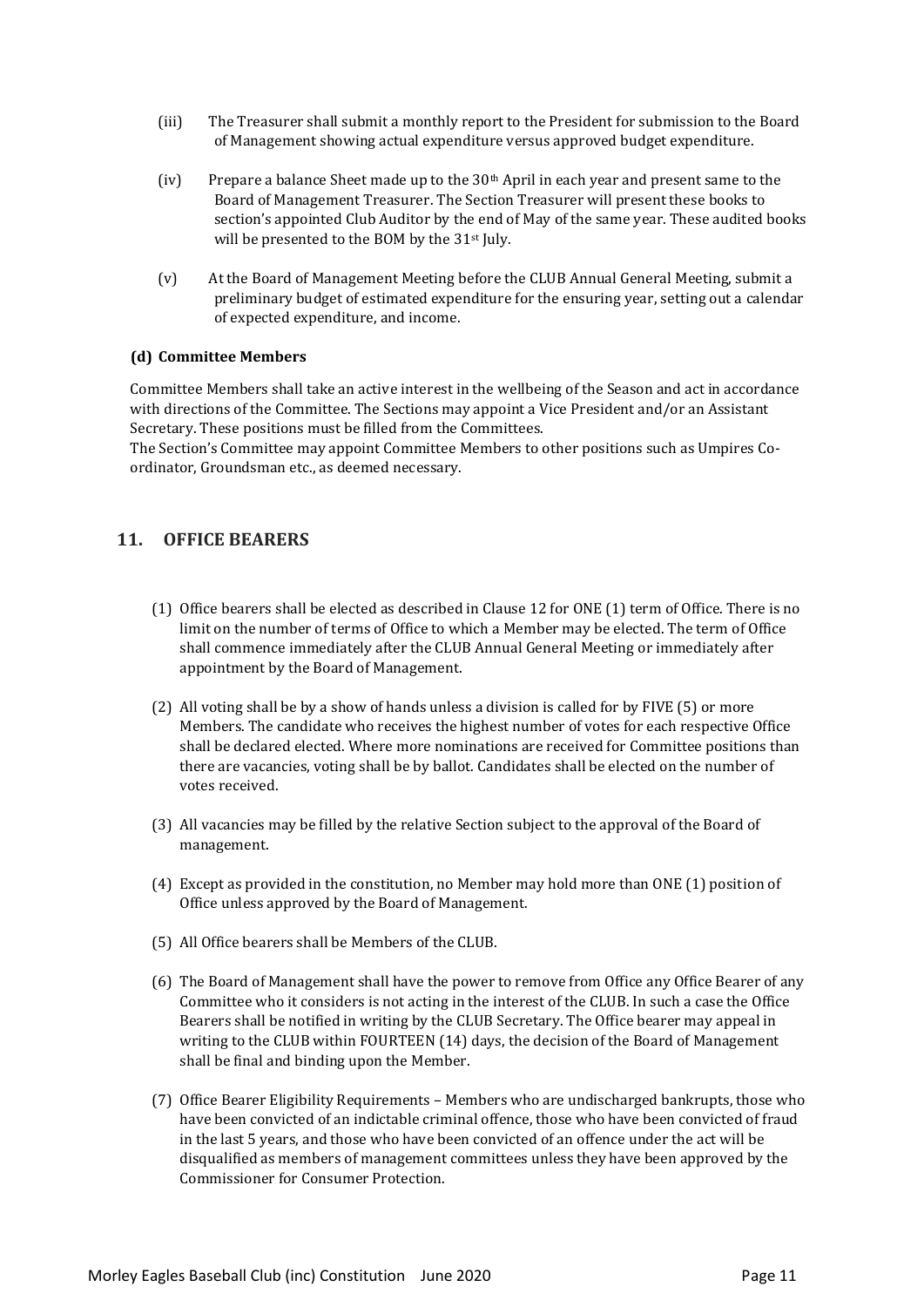# <span id="page-11-0"></span>**12. FINANCIAL RESPONSIBILITIES**

The financial responsibility of the Board of Management and each Section shall be as stated below:-

Notwithstanding the following however, the Maximum single expenditure for the Board of management shall be FIVE THOUSAND DOLLARS (\$5,000) and for each Section THREE THOUSAND FIVE HUNDRED (\$3,500). However, the Sections may spend up to FIVE THOUSAND DOLLARS (\$5,000) with Board of management approval. Expenditure above FIVE THOUSAND DOLLARS (\$5,000) may only be approved at a CLUB Annual General Meeting or Special General Meeting. The paying of accounts arising from Section and Board of Management day to day activities such as gear and uniform purchases shall not be restricted by this Clause.

#### **(1) Board of Management shall be responsible for: -**

- (a) General promotion of the CLUB.
- (b) Administration costs incurred in running the CLUB in general.
- (c) Any other expenses and donations as deemed appropriate by the Board of management.
- (d) Control of the management and distribution of Surplus Funds.

#### **(2) Sections shall be responsible for: -**

- (a) All expenses associated with team equipment.
- (b) All expenses associated with Officials of the game e.g. Coaches, Scorers, Umpires, Managers, and Player.
- (c) All expenses necessary to properly equip each playing diamond.
- (d) Ground fees in proportion to other Sections.
- (e) All fees paid to Affiliated bodies.
- (f) Stationary, postage, telephone calls and any administration costs incurred in running the Section.
- (g) Fund raising for State and National players. The purpose of the fund-raising activity should be clearly stated.
- (h) Any cost incurred, other than those covered by Clause 12.2 (a) to (g) inclusive, without the written approval of the Board of management.
- (i) Opening and operating Bank accounts for the respective Section.
- (j) CLUB and store rooms, amenities and associated facilities and equipment.
- (k) All expenses necessary to property maintain all CLUB playing and approved training diamonds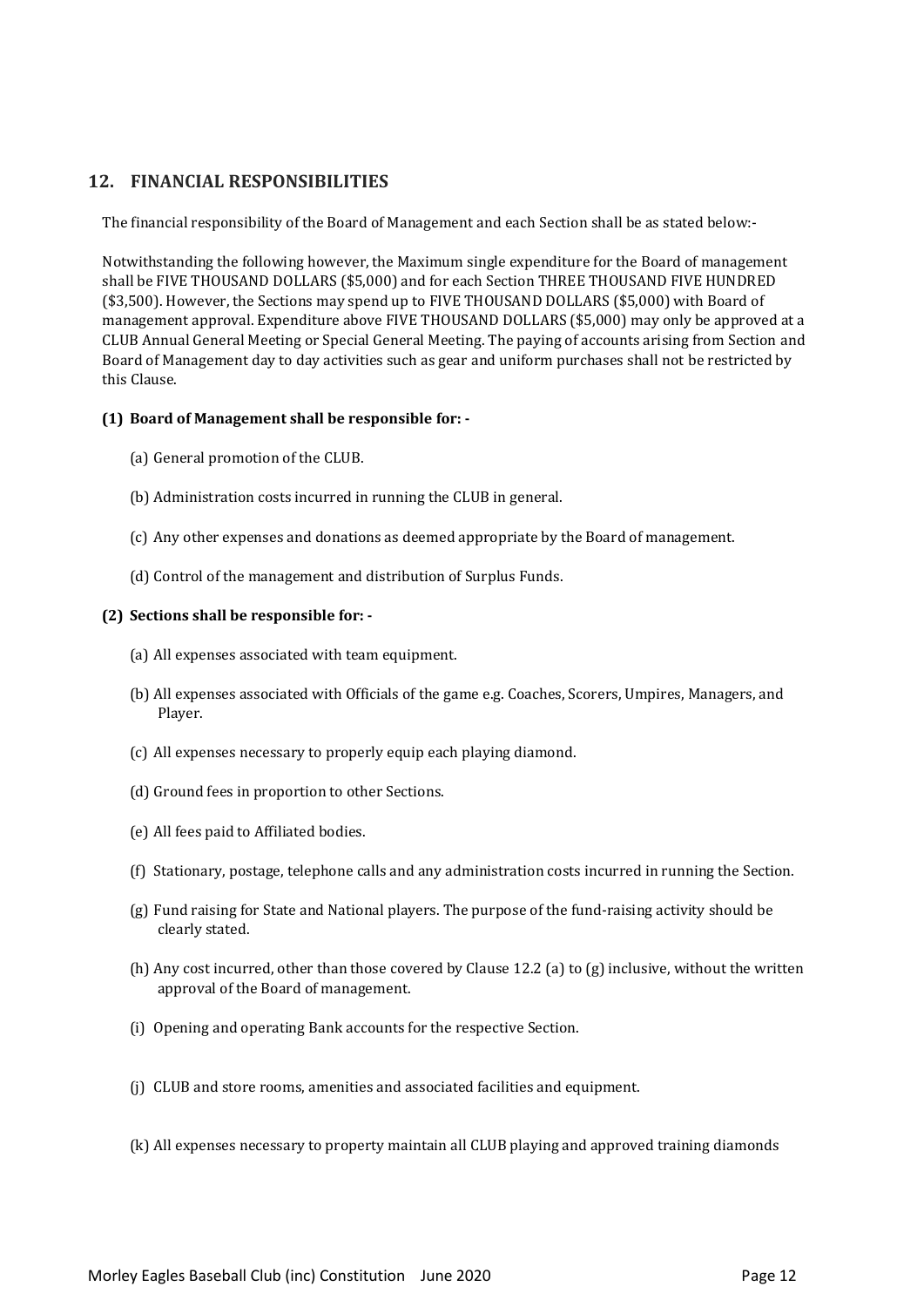# <span id="page-12-0"></span>**13. ANNUAL BUDGET**

Each section shall either, before acting upon budget, or by the  $30<sup>th</sup>$  August of each year seek the Board of Management 's approval of proposed expenditure and income for the forthcoming season. he budget shall show clearly how surplus funds from the previous season are to be spent. i

## <span id="page-12-1"></span>**14. OUT OF POCKET EXPENSES**

Any Member or person shall be reimbursed for out of pocket expenses incurred on behalf of the CLUB provided that such expenditure was authorised in principle by the Board of management or relative Section and that payment of such monies is approved by the Board of management or Section.

#### <span id="page-12-2"></span>**15. MEETINGS**

#### **(1) Annual General Meetings**

#### **(a) CLUB**

(1) The CLUB Annual General meeting shall be held not later than the  $15<sup>th</sup>$  June in each year, for the purpose of receiving Annual Reports, Balance sheets, election of Office Bearers for the Board of management, the ratification of the appointment of Office Bearers for the Sections for the ensuring season, voting on by-laws, approval of expenditure above FIVE THOUSAND DOLLARS (\$5,000) and any other general business which may be submitted to the Meeting. Such general business must not encroach on responsibility and decisions normally made by the Board of management or Section Committees unless the Chairperson considers the matter should be discussed in the best interest of the CLUB.

#### **(b) Sections**

Each Section shall hold its own Annual General Meeting no later than the 31st May and shall elect, subject to ratification at the CLUBS Annual General Meeting. Office bearers for the ensuing season and discuss any other general business which may be submitted to the meeting. Such general business if voted upon must be on matters of policy and by-laws and must not encroach on responsibilities and decisions normally made by the Section Committee.

#### **(2) CLUB Special General Meetings**

CLUB Special general Meetings shall be called by the Secretary: -

- (a) Whenever directed by the CLUB President.
- (b) Upon receiving a submission signed by at least TEN (10) Members of the CLUB setting out the subject matter to be discussed at the meeting.
- (c) To discuss expulsion of a Member as covered by Clause 20 (1)
- (d) Special Resolutions must be passed by 75% or ¾ majority of the members present.

To all Special General Meetings, no business shall be transacted other than that specified in the notice convening such Meeting and other matters relevant thereto.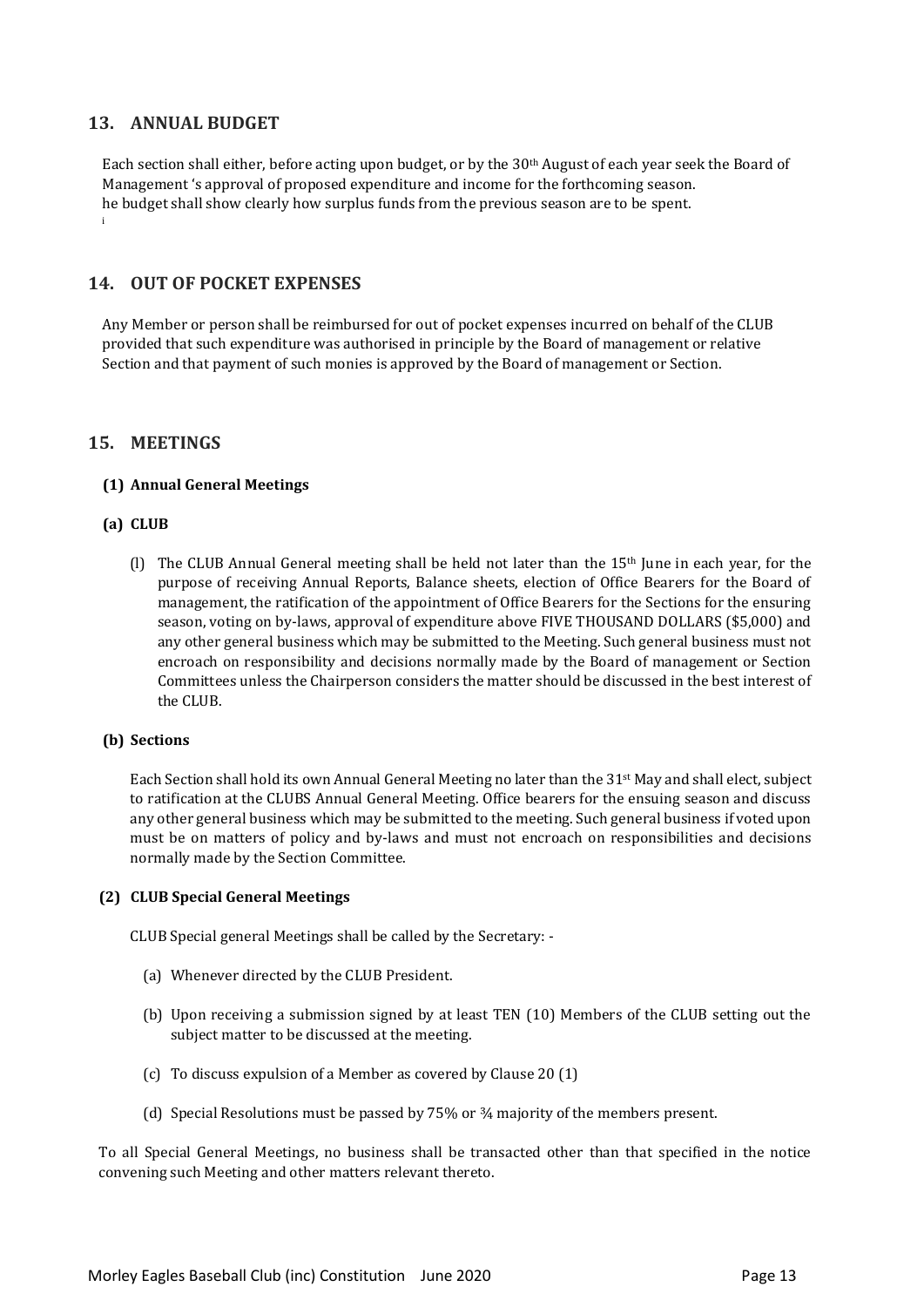The cost of such Special General Meetings shall be met by the CLUB for (a) above, by those Members requesting the meeting for (b) above, or as covered by Clause 20 (1).

#### **(3) Section general meetings**

General Meetings, open to Members of the CLUB shall be held as and when the Sections Committee decide necessary or upon receiving a submission signed by at least FIVE (5) Members setting out the subject matter to be discussed at the Meeting. Other business may also be discussed at the meeting. The method of advising Members of such a Meeting shall be decided by the relative Section.

Sections may also hold meetings of selected groups of members such as Coaches, Managers, Umpires, Scorers etc. As deemed necessary.

# <span id="page-13-0"></span>**16. VOTING RIGHTS**

(1) Only those Members who are financial SEVEN (7) days prior to the annual General meeting or Special General Meeting shall be eligible to vote.

Life Members shall be entitled to ONE (1) vote at any CLUB Meeting. Honorary Members shall have the same voting rights as Financial Members.

- (2) Members may only vote at meetings conducted by the Section through which they paid their Membership and/or playing fee or received their Honorary Membership, unless the member is a nominated parent and has children playing in more than one (1) section. In this instance, the member has voting rights in all sections where their children are playing.
- (3) Notwithstanding the above, Members may apply to the Board of Management for voting rights at other Sections. Voting rights should be granted if the Member is active in that Section or could be in the future. The Board of Management may impose such limitations on such voting rights as it deems necessary.

# <span id="page-13-1"></span>**17. CONDUCT OF MEETING**

- (1) The CLUB Annual General Meeting and all Special General Meetings shall be called by giving Members at least TEN (10) days prior to such meetings. Notice can be given, at the discretion of the Board of Management, by circular letter or an insert in the CLUB Newsletter and a notice id to be inserted in the local community newspaper. In the event of a Special General Meeting an agenda will be inserted in the notice.
- (2) Each Member shall be entitled to ONE (1) vote except as provided for Presidents in Clause (10).
- (3) The normal rules of debate shall apply at all Meetings unless otherwise stated in this Constitution or CLUB rules.
- (4) The President of any Meeting shall have the right not to proceed with any motion brought forward at a Meeting. In such a case the President shall request that the motion be presented as a notice of motion.
- (5) A notice of motion shall be submitted in writing and addressed to the CLUB Secretary.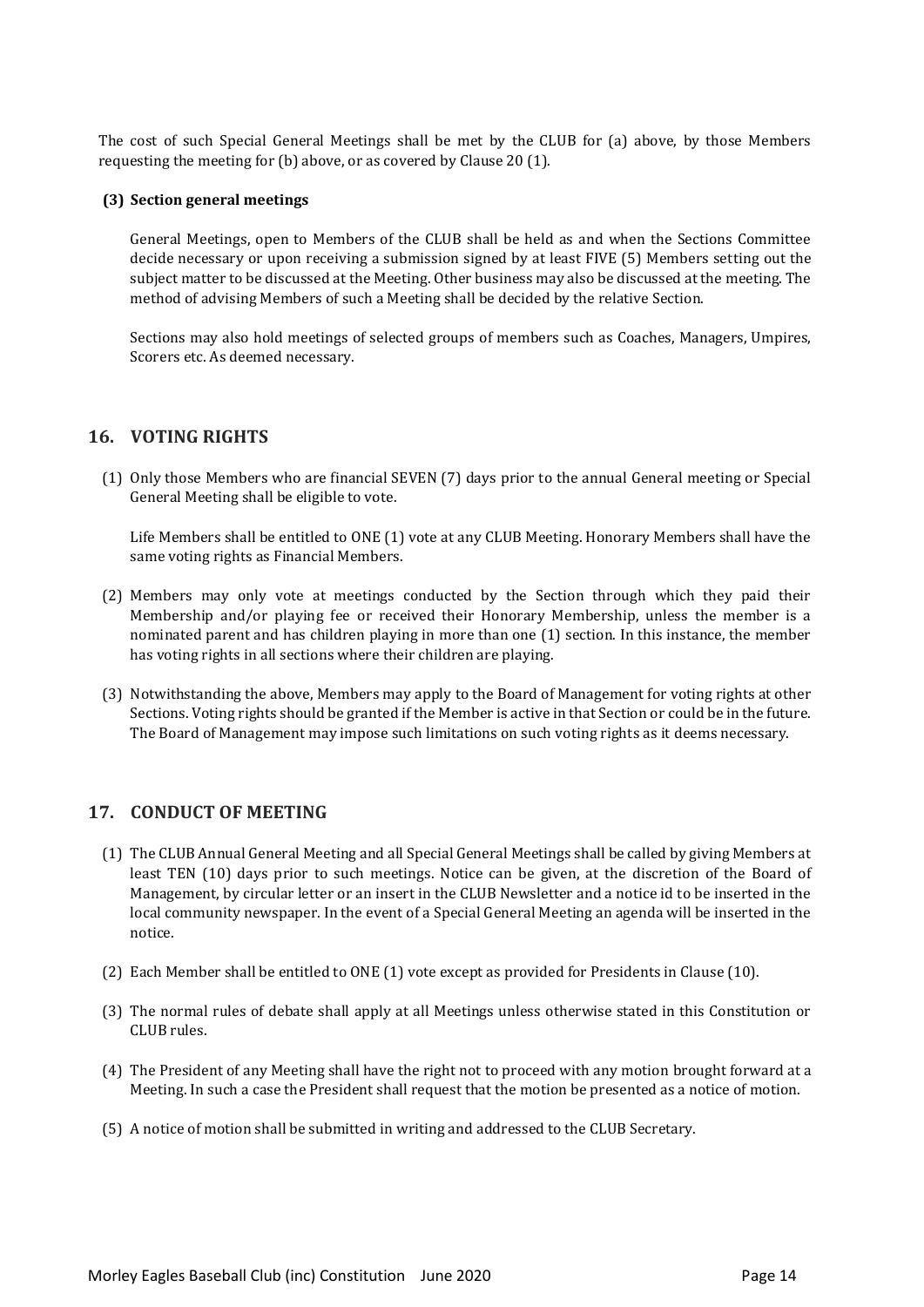- (6) All propositions, questions and matters submitted in accordance with this Constitution to any Meeting except changes to the Constitution are to be determined by a majority of the Members present by a show of hands unless a ballot be demanded by at least SEVEN (7) Members present.
- (7) A notice of motion shall be given for all CLUB expenditure in excess of FIVE THOUSDAD DOLLARS (\$5,000) for the expenditure of surplus funds as derived in Clause 13, and for changes to the Constitution or CLUB or Sections by-laws.
- (8) All decisions arrived at and carried at any CLUB Annual General Meeting, CLUB Special General Meetings or Sections Meetings, conducted in accordance with this Constitution, shall be binding upon all Members of the CLUB.
- (9) At all meetings the President's decision on point of order shall be final.

# <span id="page-14-0"></span>**18. QUORUM**

A Quorum shall be as follows: -

- (1) Board of Management 4
- (2) Section Committee Meetings 60% of Committee Members with a minimum of 4
- (3) CLUB Annual General Meeting or CLUB Special General Meeting 10
	- (4) Section General meetings: -

| Baseball | 10 |
|----------|----|
| Tee-Ball | 10 |
| Softball | 10 |

If within FIFTEEN (15) minutes from the time appointed for the meeting a quorum is not present, the meeting shall be postponed and held within FOURTEEN (14) to TWENTY-ONE (21) days and at the same time. The place and time of the meeting shall be published in the Public Notice section of the Western Australian newspaper SEVEN (7) days prior to the meeting. If at such a postponed meeting a quorum is not present, then those Members who are present shall be a quorum and may transact the business for which the meeting was called.

# <span id="page-14-1"></span>**19. PROXY VOTES**

Proxy votes may be cast as follows: -

#### **(1) Board of Management Meetings**

(a) A proxy delegate may attend with full voting rights except such delegates can NOT be an existing Member of the Board of Management.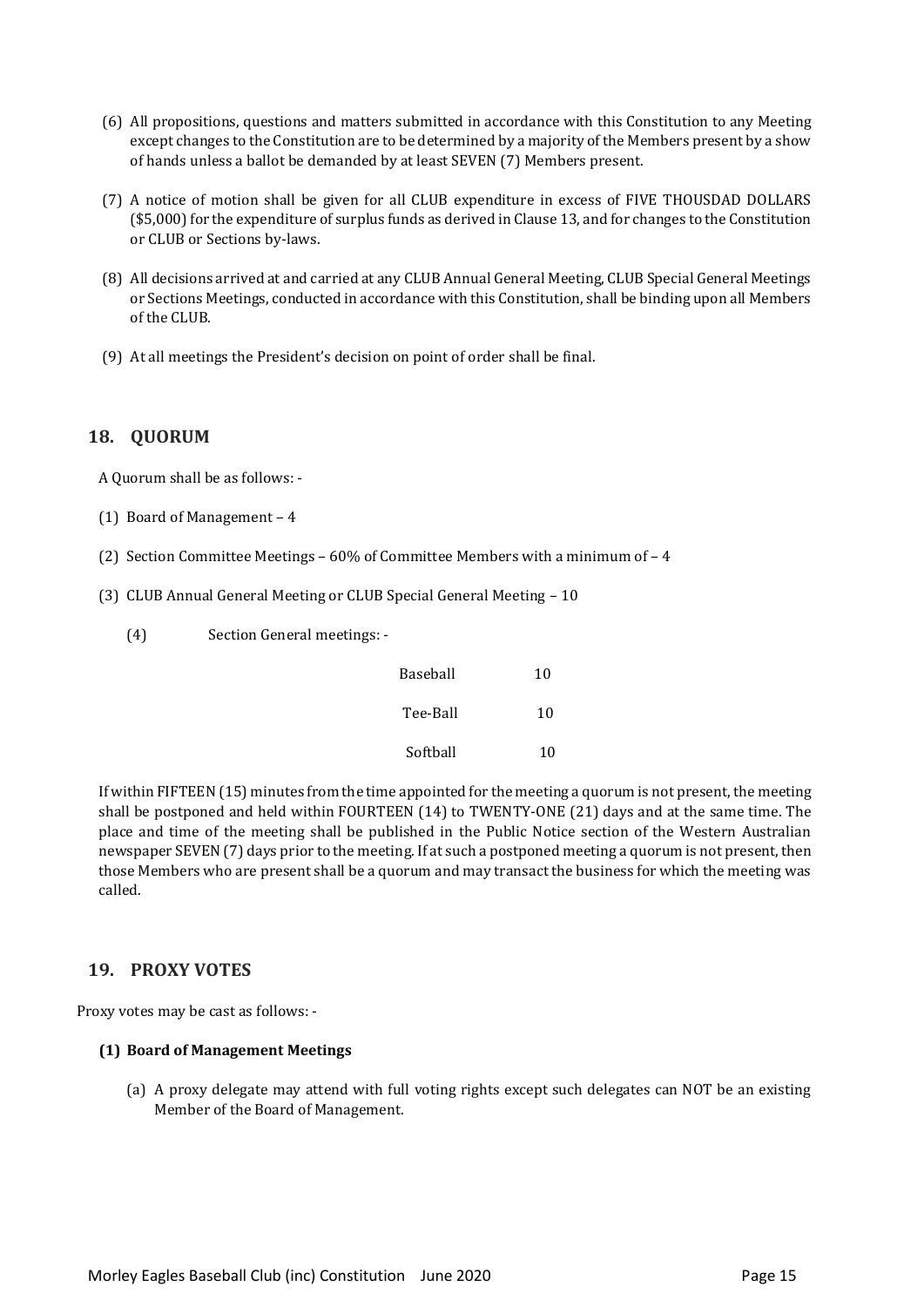(b) On specific issues on the agenda, a Member may discuss and direct another Member of the Board of Management to vote on their behalf. In such cases the proxy vote must be named with the CLUB Secretary or President at the commencement of the Meeting.

#### **(2) All Section Committee Meetings**

No proxy votes allowed.

#### **(3) General Meetings**

Proxy votes will be accepted provided only ONE (1) Member of a family votes for each Membership fee paid, and each member present at the meeting holds a maximum of ONE (1) proxy vote. All proxy votes are to be registered in writing with the appropriate Secretary prior to the commencement of the Meeting, and then announcement to the members present at the start of the meeting.

# <span id="page-15-0"></span>**20. DISCIPLINARY ACTION**

#### **(1) Expulsion**

The Board of management shall have the power to expel any Members whose actions are detrimental to the CLUB. This includes the improper use of Social Media and using same to bring the CLUB into disrepute. The expelled Member has the right of appeal to a Special or Annual General Meeting of the CLUB. Notice of appeal against expulsion must be lodged in writing with the CLUB Secretary within FOURTEEN (14) days of having received advice in writing of such expulsion. The decision of the Board of Management can only be overruled by a TWO THIRDS majority of the Members present at the Meeting. The cost of any Special General Meeting shall be met by the Members concerned if the appeal is lost and by the CLUB if the appeal is upheld.

#### **(2) Suspension**

The Board of Management shall have the power to suspend any Member whose actions are detrimental to the CLUB. No right of appeal exists.

#### **(3) Fines**

The Board of management shall have the power to fine any Member whose actions are detrimental to the CLUB. The Maximum fine which may be imposed is ONE HUNDRED DOLLARS (\$100). No right of appeal exists.

#### **(4) Discipline of Junior baseball, Junior Softball or Tee-Ball Player.**

The Board of management shall have the power to suspend from playing any Junior Baseball, Junior Softball or tee-Ball players whose actions are detrimental to the CLUB

#### **(5) Dispute Resolution**

The expelled, suspended, fined Member or disciplined Player shall be given the opportunity to defend themselves before the Board of Management, and to justify or explain their conduct before a decision is made. A Junior Baseball, Junior Softballer or Tee-Ball player must be represented by an adult Member of the CLUB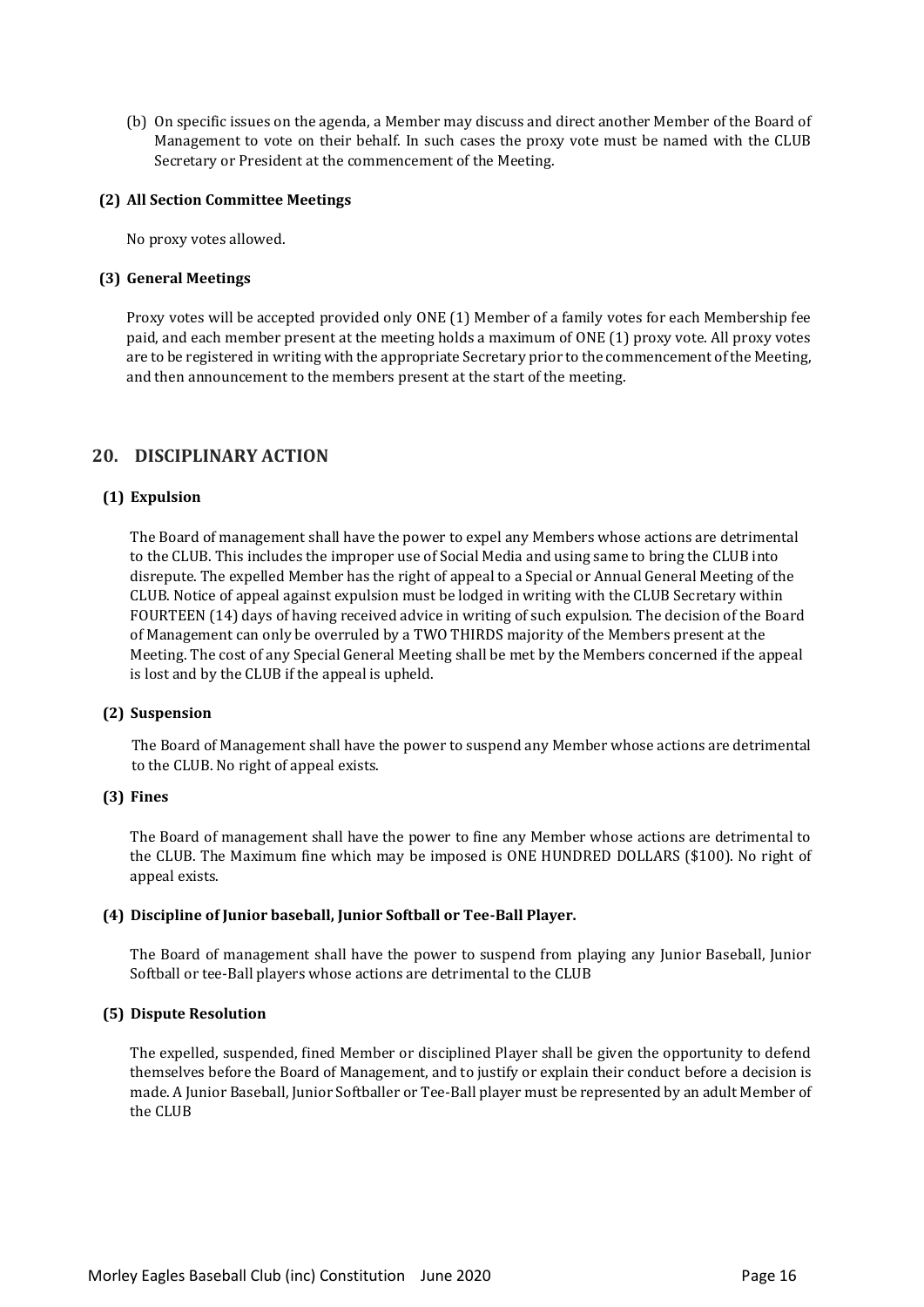The Member shall be given SEVEN (7) days' notice in writing to appear at any enquiry. Should any Members fail to appear at any enquiry thereof, the Board of Management may proceed in that Members absence.

If a Dispute cannot be resolved, it may be heard by the State Administration Tribunal (SAT).

# <span id="page-16-0"></span>**21. TERMINATION OF MEMBERSHIP**

- (1) Any person may resign from the CLUB. Resignations must be in writing and forwarded to the CLUB/SECTION Secretary.
- (2) Upon any person ceasing to be a Member of the CLUB for any reason whatsoever they shall not be entitled to the return of their Membership fee or any portion thereof.
- (3) The Board of Management shall have the power to withdraw any Honorary Membership of a Member who is no longer serving the CLUB as set down in Clause 8 (2).
- (4) Ordinary and honorary Membership shall expire within either 12 months of receipt of membership or registration date of the playing season concerned (whichever is the earliest), unless membership is renewed within that time.
- (5) Resignation from the CLUB shall not relieve any Member of their obligation to pay all accrued but unpaid dues. A Member shall not be entitled to the return of the Membership fee or any portion thereof.
- (6) An Office Bearer may at any time resign their Office by giving to the Secretary notice in writing of their resignation at least ONE (1) week prior to the date of resignation.

# <span id="page-16-1"></span>**22. BY-LAWS AND RULES**

The CLUB shall develop By-Laws and Rules as follows: -

- (1) By-Laws shall constitute decisions of policy as voted on at Annual or Special General Meetings of the CLUB or Section. They may only be changed at such Meetings. All By-Laws must be in accordance with and not override or contradict this Constitution.
- (2) Rules shall constitute decisions of the Board of Management, Softball management Committee or Section Committees. They may only be changed at such Meetings. All Rules must be in accordance with and not override or contradict this Constitution.
- (3) All play shall be conducted in accordance with the rules of Tee-Ball and baseball and Softball as settled or approved from time to time. Notice of any local playing rules made by the Committee under the power herein contained shall be posted on the notice board at the CLUB and remain there for ONE (1) month.

# <span id="page-16-2"></span>**23. GUEST AND CLUB REGISTER**

#### **(a) Guests**

- (1) No more than FIVE (5) guests may be admitted to the CLUB premises per Member per day.
- (2) Subject to any restrictions on members applied from time to time by the Board of management, a Member may introduce in excess of FIVE (5) guests per day provided: -
	- (1) Such guests are provided with a meal by or on behalf of the CLUB and prior notice is given by the Member to the CLUB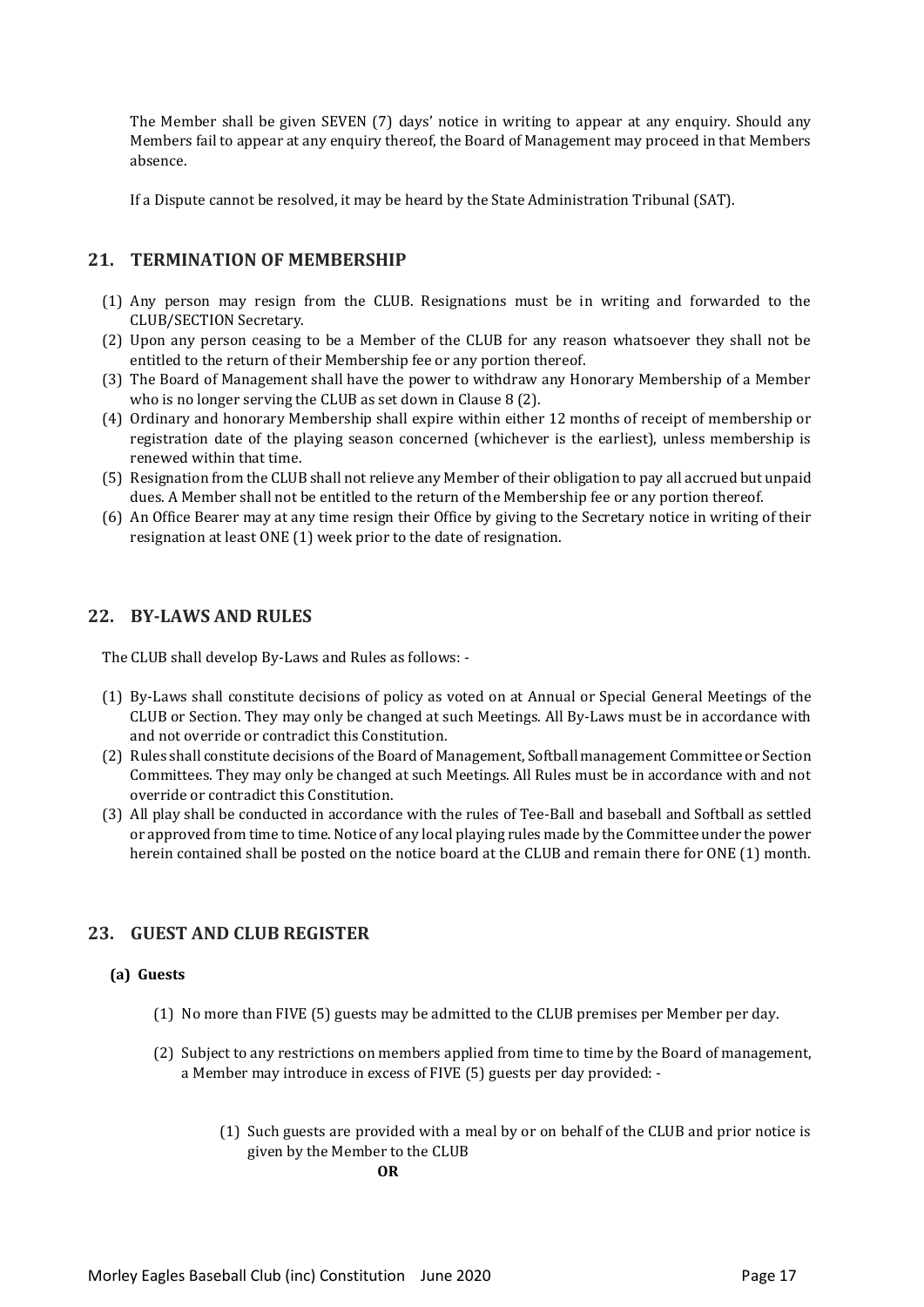(2) Such guests are attending a function held by or on behalf of the Member at the CLUB with the knowledge and consent of the CLUB

#### **(b) CLUB Register**

An up to date register of Members shall be continually available for inspection at the CLUB premises.

(1) Constitution shall be binding on ALL Members of the CLUB and all under aged players.

# <span id="page-17-0"></span>**24. AUDITOR**

The election of an Auditor shall be made by the CLUB at the Annual General Meeting in each year.

- (1) Any Auditor shall be re-eligible for election on quitting Office.
- (2) If any casual vacancy occurs in the Office of any Auditor appointed by the CLUB, the Committee shall fill the appointment until the next Annual General Meeting.
- (3) Every Auditor shall have a list delivered to them of all books kept by the CLUB, and at all reasonable times shall have access to the books and accounts.

# <span id="page-17-1"></span>**25. THE CONSTITUTION**

The Constitution shall NOT be altered, rescinded or new Clauses inserted unless TWENTY-EIGHT (28) days' notice of motion in writing has been given to the CLUB Secretary. The Secretary shall then call a Special General Meeting or include the notice of motion on the agenda for the next Annual General Meeting as determined by the Board of Management. Such changes will only be effective when passed by TWO THIRDS of the Members present.

## <span id="page-17-2"></span>**26. COMMON SEAL**

- (1) The CLUB shall have a Common Seal to be held in the custody of the Secretary.
- (2) Every instrument to which the Common Seal is affixed shall be signed by TWO (2) of the following: CLUB President, CLUB Secretary or CLUB Treasurer
- (3) All club securities are to be held in the custody of the Board Secretary
- (4) Club/Section Records are the responsibility of the secretary of the relevant section
- (5) All records are to be kept for seven (7) years
- (6) Outgoing Committee Members are obliged to return all Club documents and records in their possession as soon as practicable after their appointment ceases.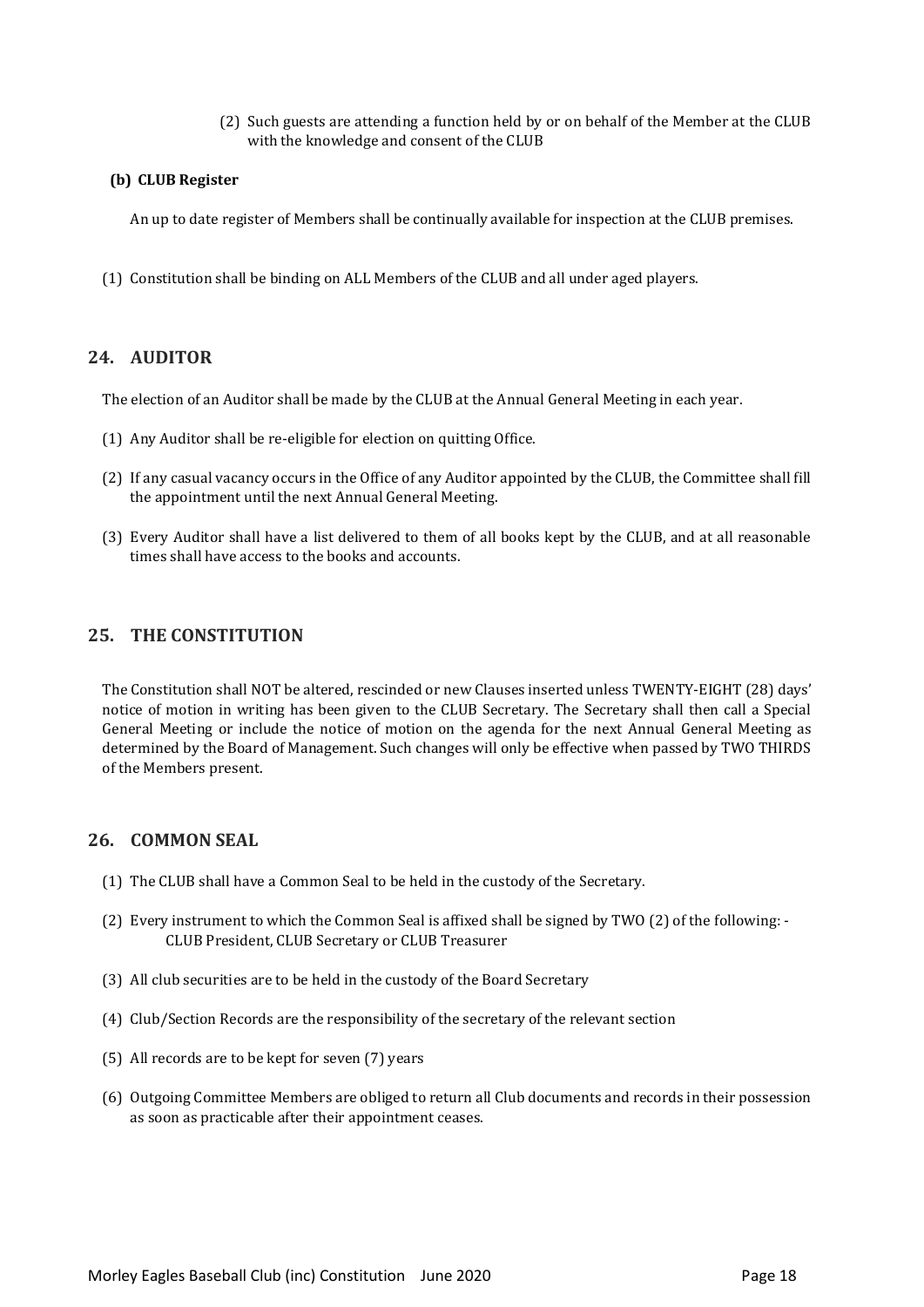## <span id="page-18-0"></span>**27. SERVANTS**

- (1) No servant of the CLUB shall receive any money or gratuity from any Member of the CLUB, any visitor to the CLUB or any tradesman on the pretext whatsoever and on pain of instant dismissal.
- (2) No person under the age of EIGHTEEN (18) years shall be employed in the CLUB but this shall not apply.

## <span id="page-18-1"></span>**28. TRUSTEES**

The Board of Management may appoint THREE (3) Members of the CLUB to be Trustees and jointly to hold the property of the CLUB and deal with the same in accordance with the direction of the Board of Management. Each of the Trustees shall hold Office until their death, resignation or removal by the Board of management.

#### <span id="page-18-2"></span>**29. MINUTES**

Minutes of the proceedings of every General Meeting shall be entered and kept in the Minute Book and the said Minutes, then signed by the Chairperson of the General Meeting shall be conclusive evidence that the proceedings the subject thereof were regular and actually took Place as a minuted at a Meeting duly convened and held, and shall be binding on the Members.

## <span id="page-18-3"></span>**30. BETTING**

No Member shall be allowed to make a betting book in the CLUB premises.

# <span id="page-18-4"></span>**31. SUBSCRIPTION LISTS**

No subscription, raffle or sweepstakes list shall be exhibited or canvassed for on CLUB premises except by permission of the Board of Management.

#### <span id="page-18-5"></span>**32. DUES RECOVERABLE AT LAW**

Notwithstanding anything to the contrary herein contained, all subscriptions and other dues owing by any Member under these Rules and all monies owing by any Member of the CLUB and payable for goods supplied or delivered to such Member, whether such Member at the time of the commencement of the action shall have ceased to be a Member or not, AND in any such proceedings the CLUB need not prove the election of the Board of Management, the passing of this Constitution or the authority to sue, but all such matters may be sufficiently proved by the oral evidence of the CLUB Secretary.

#### <span id="page-18-6"></span>**33. MISCELLANEOUS**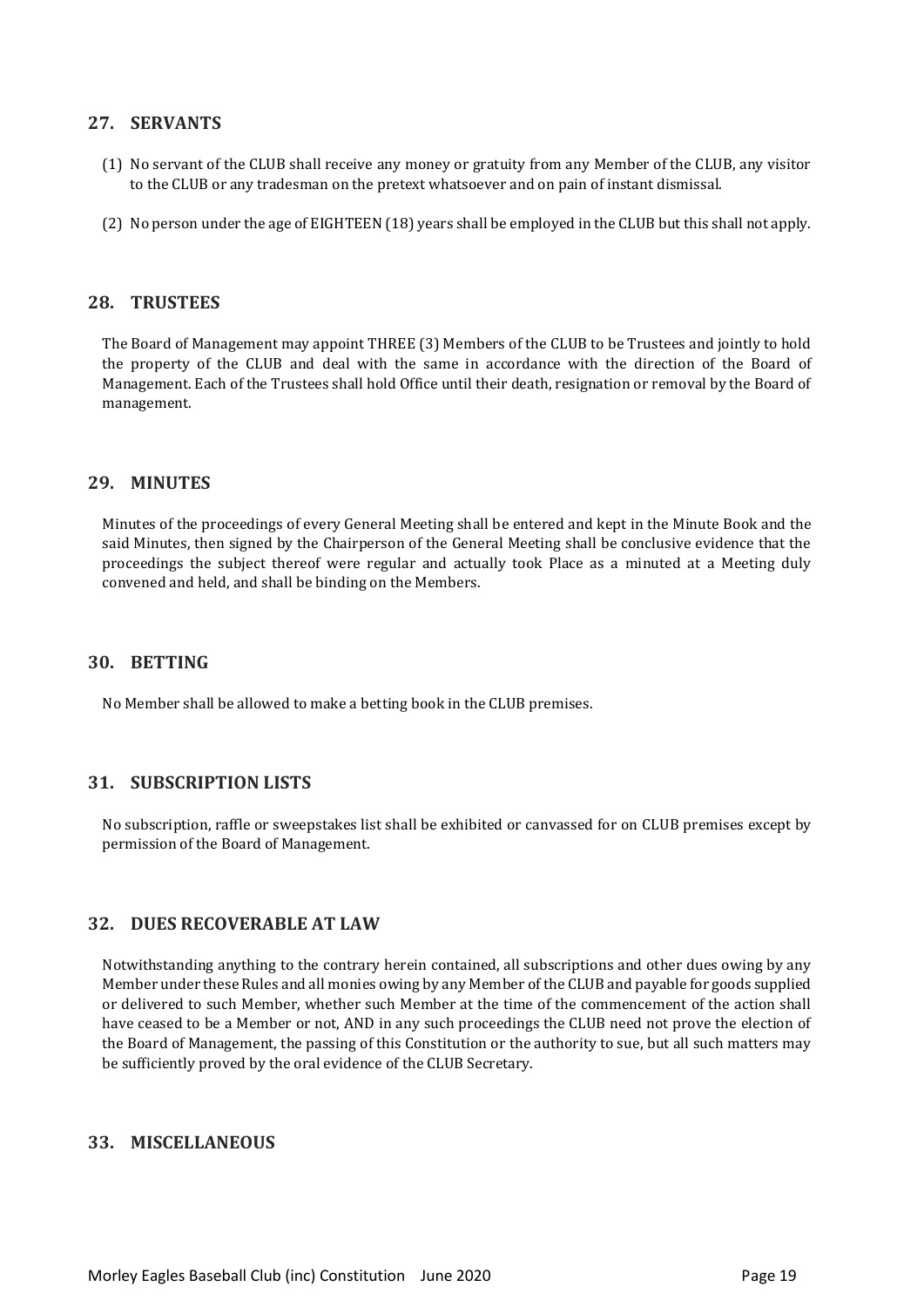- (1) No Liquor shall be sold or supplied for the consumption on the premises of the CLUB unless such sale or supply shall be authorised in accordance with the provisions of the Liquor Licensing Act 1988 and its amendments.
- (2) In no circumstances shall liquor be sold or supplied to any person under the age of EIGHTEEN (18) years. Persons under the age of EIGHTEEN (18) years may be admitted to the licensed CLUB premises in accordance with the provisions contained in the Liquor Licensing Act 1988 unless otherwise directed by the Board of Management. Under no circumstances shall any person under the age of EIGHTEEN (18) years serve behind any bar on the premises.
- (3) Every notice directed to be exhibited in the Clubhouse shall be exhibited on the CLUB notice board which shall be maintained in conspicuous places on the CLUB premises.

# <span id="page-19-0"></span>**34. INTERPRETATIONS**

The interpretation of the Constitution, all By-Laws and Rules, or of any question arising out of or not provided for in the above shall be at the sole discretion of the Board of Management whose decision shall be final and binding on all Members.

# <span id="page-19-1"></span>**35. RESPONSIBILITY**

- (1) The CLUB shall not be responsible for any damage to property or injury to person or persons.
- (2) The CLUB shall be responsible for any commitment or understanding made by a Member who was not authorised by the Board of Management or Sections to act on behalf of the CLUB.

# <span id="page-19-2"></span>**36. PAYMENTS**

#### COACHES

The election of ALL PAID Coaches shall be deemed to be responsibility of each Section Committee. Where a section intends to pay a coach above ONE THOUSAND DOLLARS (\$1,000) for the playing season a written agreement needs to be prepared by the section and endorsed by the BOARD OF MANAGEMENT before it comes into force.

#### PLAYERS

Each section shall notify the Board of Management of all agreements to pay players in cash/kind.

# <span id="page-19-3"></span>**37. PROPERTY**

All equipment, furniture and goods purchased from CLUB funds or donated to the CLUB shall be the property of the CLUB and may only be disposed of with the approval of the Board of Management. Except those items which are deemed to be playing consumables.